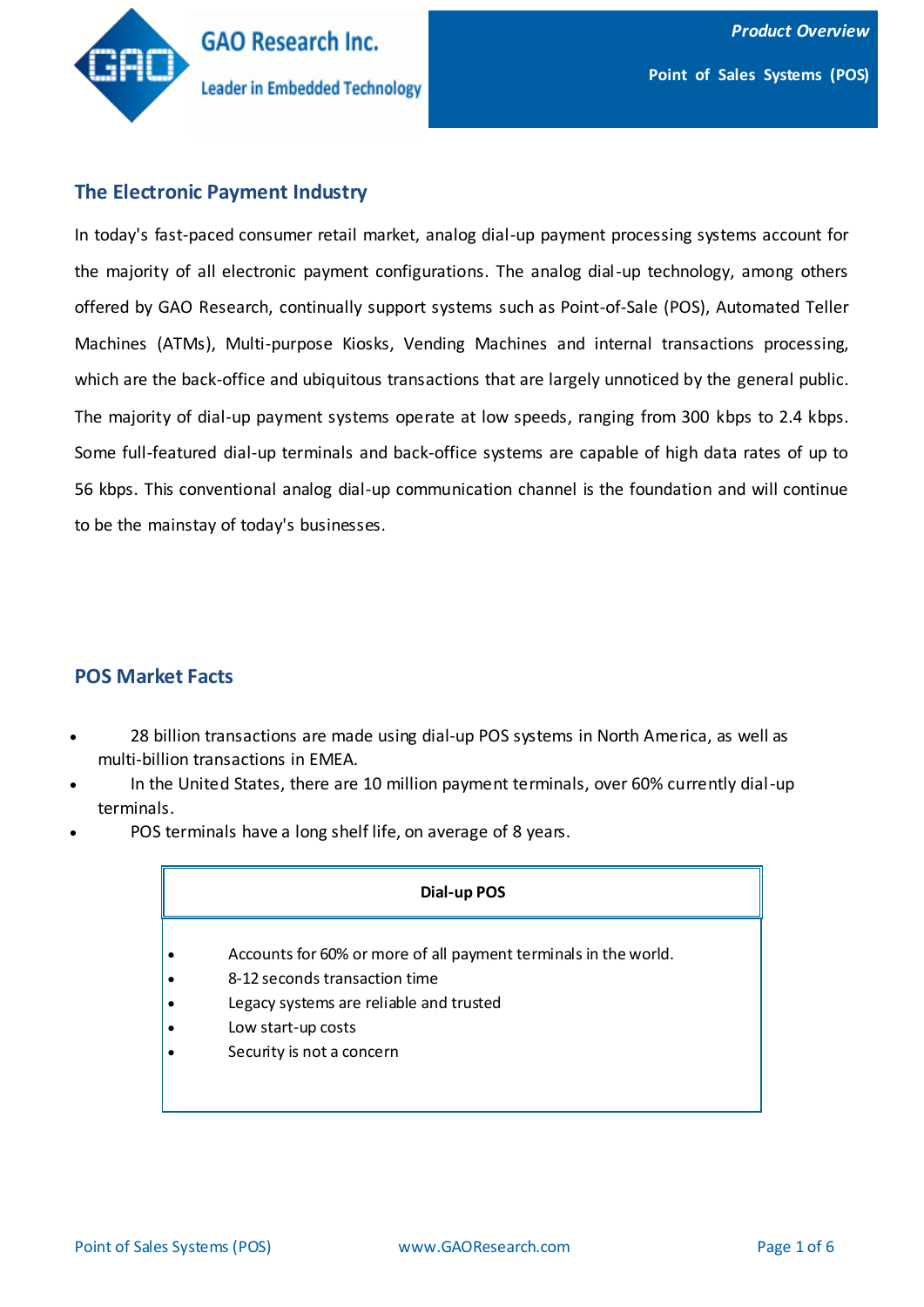

#### **The Electronic Payment Process**

When customers swipe their debit or credit card through the POS terminal, the transaction begins with the card reader extracting the Bank Identification Number (BIN). The BIN identifies the type of card, either debit or credit, as well as the issuing organization (VISA, MasterCard, American Express, etc.). The POS system then, based on the BIN, determines the network that should be accessed, the telephone number(s) for that network, and other operational parameters required to complete the transaction as quickly and securely as possible. These parameters include the data transfer rate, the line protocol, either synchronous or asynchronous, and the type of encryption and the encryption key to use.

POS terminals contain an embedded analog dial-up modem which operates through a 2-wire, analog voice-grade telephone line. Upon obtaining all required information, the POS terminal initializes the embedded modem and dials the appropriate number. Once the call is answered by the host, the two sides must negotiate parameters and synchronize their modems, in what is called the "hand-shaking" process.

POS modems typically are in compliance with the ITU-T V.21, V.22 and V.22bis standards, which use data rate of 300 bps, 1.2 kbps and 2.4 kbps respectively. Other high-speed specifications include V.32bis, V.34, and V.90, which have maximum data rates of 14.4 kbps, 33.6 kbps, and 56 kbps respectively. The widely used V.21, V.22 and V.22bis standards provide a speedy hand-shaking process, and because a typical transaction data message is only in the area of 300 bytes or less, these standards also provide a sufficient data rate to complete transactions within 8-12 seconds. The higher speed modems are typically used on specialized payment and banking systems and back-office, internal transaction processing systems that require the transfer of large amounts of data.

To control data flow and ensure error-free transmission, one of two lines protocols are negotiated: Asynchronous or Synchronous.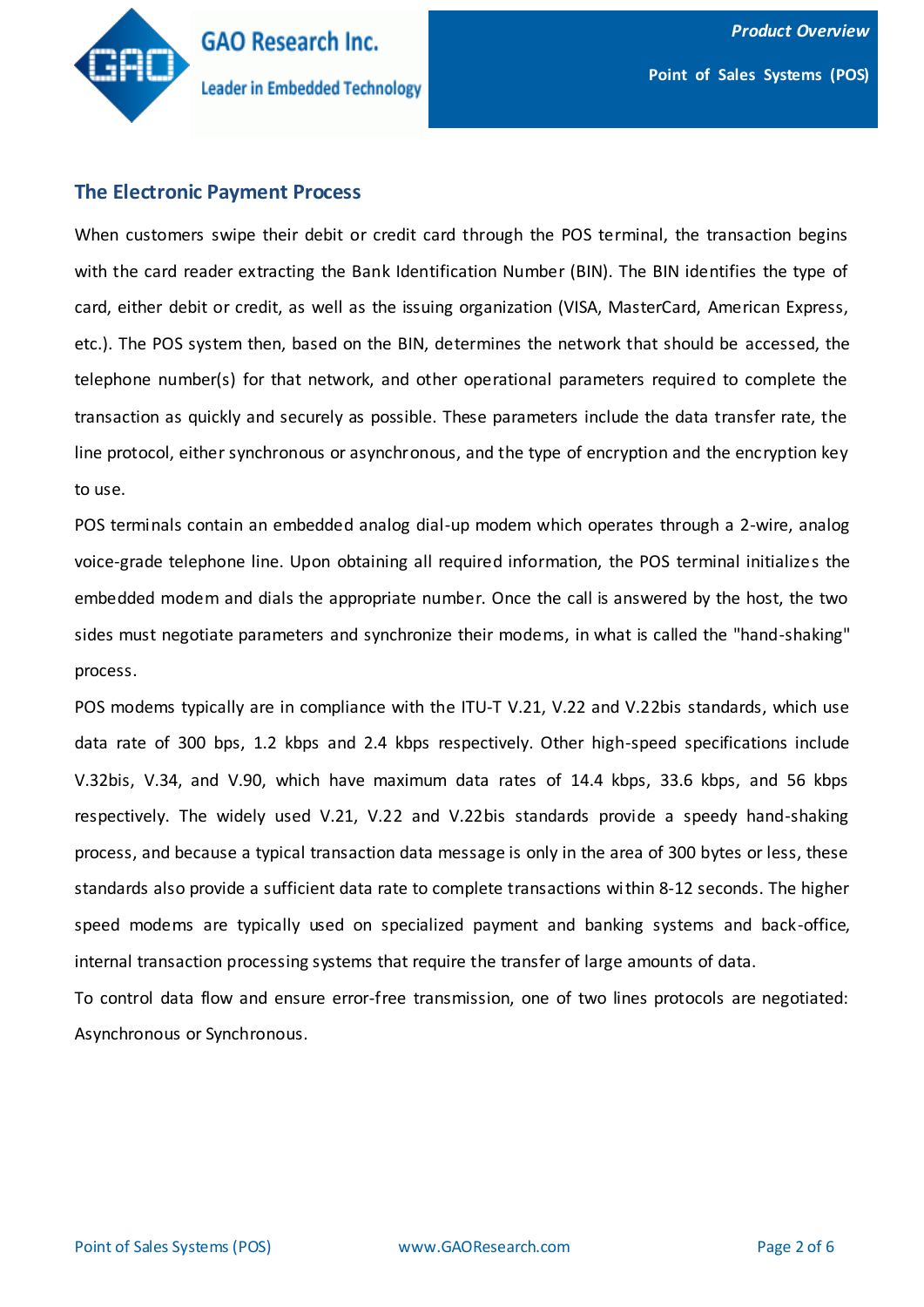

# **POS – Data Flow Control**

#### **Asynchronous Line Protocol**

Most POS terminals operate on the asynchronous line interface. This protocol uses a seven-bit data packet, odd parity, plus one stop bit interface. The parity bit is used to detect errors in transmission. In addition, the asynchronous interface also uses a longitudinal redundancy character (LRC). The LRC is a single character that uses a simple XOR algorithm against the data stream to further detect incorrect transmissions. An ACK/NAK protocol is also used to allow the receiving end to notify the transmitting end of a bad transmission. If an ACK character is returned after a transmission, the transmitter knows that the data was successfully received. If a NAK is returned, the transmitter will know that that the data was not successfully received and will retransmit the data.

#### **Synchronous Line Protocol**

Some terminals operate using the synchronous line interface. In this case, an SDLC protocol is used as a polling interface to ensure successful transmission between host and terminal. SDLC is a bit-oriented interface. The SDLC also uses a 16-bit CRC to ensure data integrity. This allows for transmission of a full 8-bit character, as opposed to the asynchronous line protocol which can only support 7-bit characters. The payment processor needs to determine whether the transaction can be processed locally or if it must be transmitted to another site for processing. This determination process often consumes valuable time.

## **Local Authorization**

If the decision were made that the transaction can be processed locally, this would be the last stop for the transaction. This "processing" may only involve the creation of a transaction log and an audit file which are used to provide a gross estimate of the available balance. The customer's account is updated at a later time. For a local authorization, the time taken to process the transaction is relatively fast.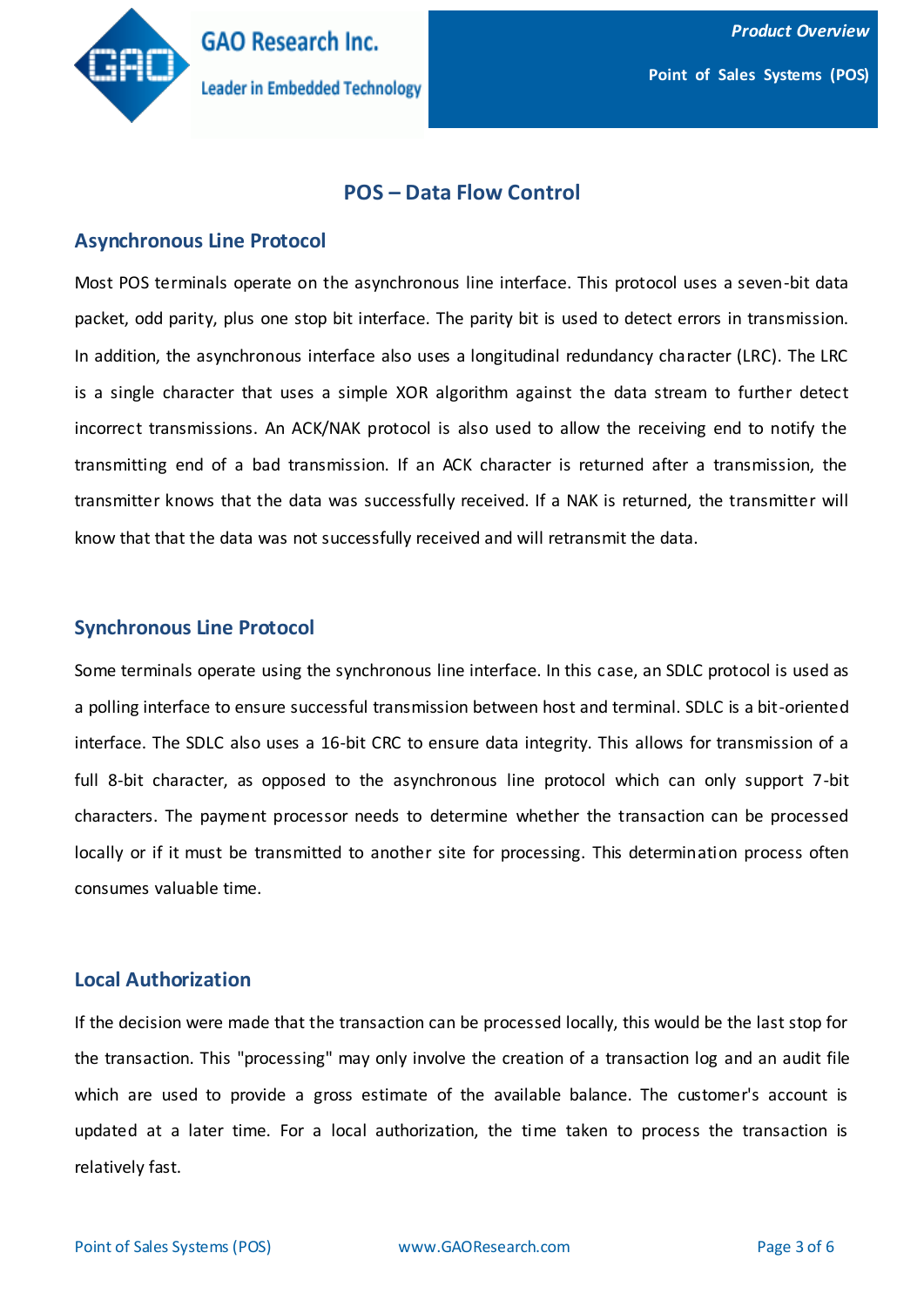

## **Remote Authorization**

When the transaction or a portion of it must be processed elsewhere, the transaction times and path is much more complicated. This is often handled by backend systems so the data must be repackaged into the appropriate format used by backend systems and is then sent to another site. The original incoming transaction is held by the payment processor while the backend transactions occur. This starts an additional clock on the transaction and can greatly extend the time of response for the original request. It is not uncommon for backend transactions to circle the globe as the processing occurs. This can potentially add up to 30 seconds to the total transaction time.

Eventually, whether locally or by a remote site, a response is returned. This response is routed back t o the originating host and sent back to the originating device. The response message is transmitted and acknowledgement is received signifying the successful reception at the terminal. The final step of the transaction process is for the device to disconnect from the line and put back on-hook.



*Figure 1 – POS Payment*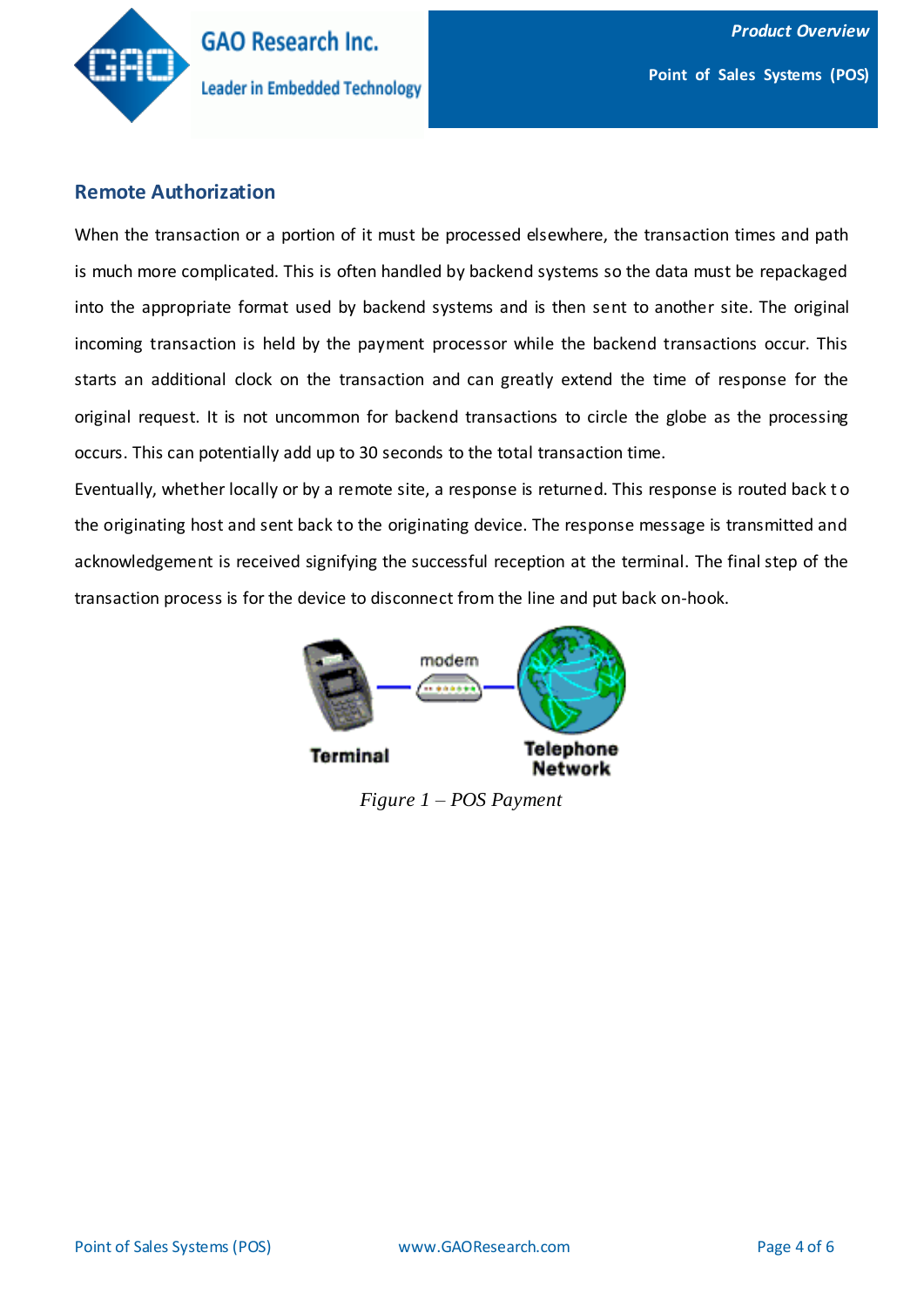

#### **GAO's POS Solution**

GAO Research is currently the market leader, and a major supplier of embedded modem and telephony software that runs on many dial-up POS terminals. GAO software that powers the dial-up process includes a [V.21 modem data-pump,](http://www.gaoresearch.com/products/modemsoftware/other/v21.php) [DTMF detection and/or generation,](http://www.gaoresearch.com/products/telephony/other/dtmf.php) [Call Progress,](http://www.gaoresearch.com/products/telephony/other/cp.php) [Multi-frequency R1/R2,](http://www.gaoresearch.com/products/telephonyt/other/mf_r1r2.php) and others. Such software modules exist on dial-up POS terminals, transaction hosts and payment processors. Many POS manufacturers are still seeking dial-up communications software from GAO, and we are seeing millions of dial-up POS units still being deployed today. The reality remains that dial-up technology is the backbone of today's businesses.

As a long-standing pioneer and forerunner in the embedded communications industry, GAO Research provides a full range of telecommunications software, which powers current, and future electronic payment technologies.

## **Leadership in Embedded Communications Software**

With over a decade of experience, GAO leads the embedded communications software market by providing comprehensive modem, fax, speech, and telephony technologies; broad technical expertise; and unsurpassed support to our world-class customers including electronics, communications, and semiconductor companies across the globe. GAO's software integrates easily with MP3, MPEG, TCP/IP, and most popular real-time operating systems.